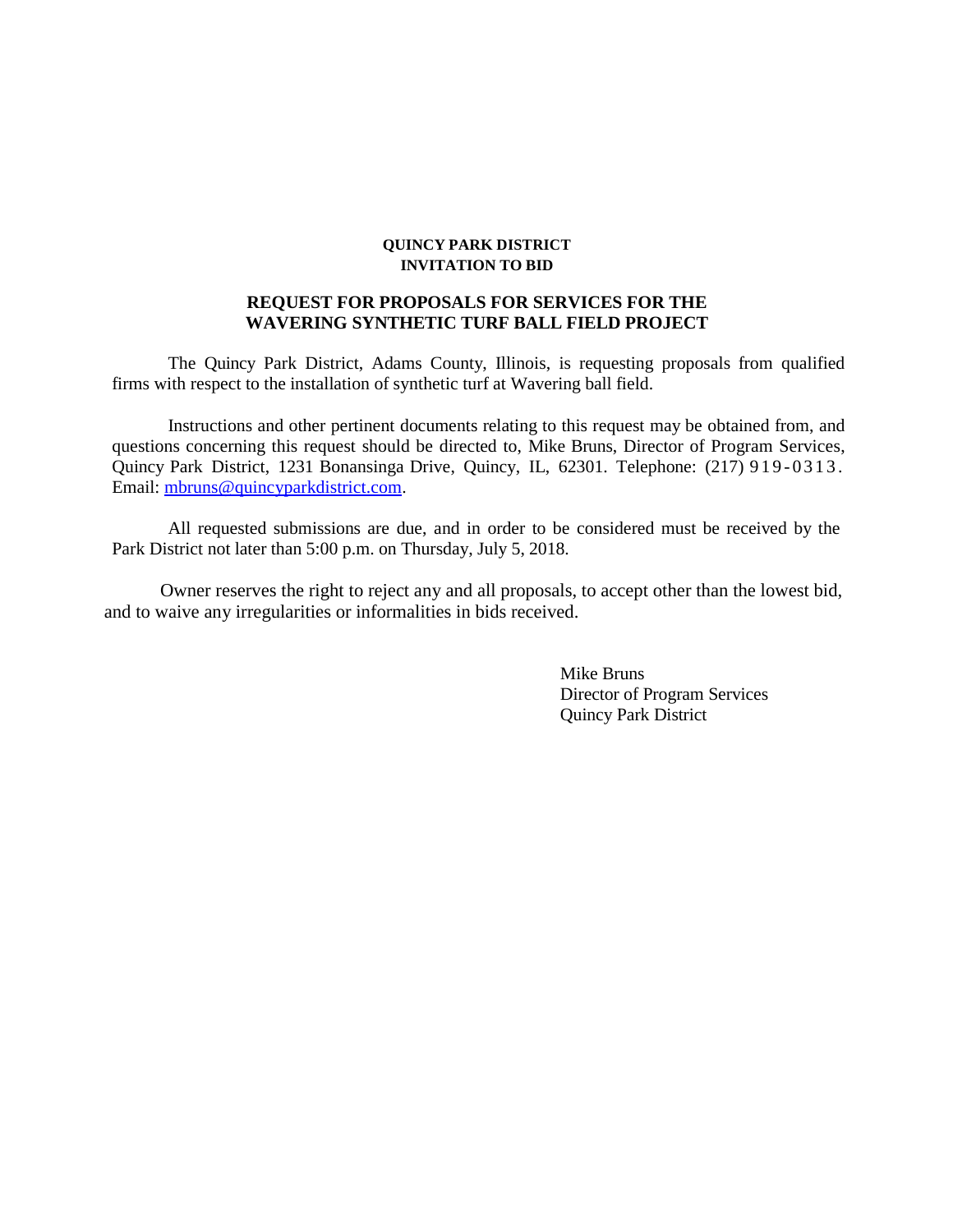# **QUINCY PARK DISTRICT Services for the Wavering Ball Synthetic Turf Field Project**

#### REQUEST FOR PROPOSALS

CONTRACT ADMINISTRATOR: Quincy Park District Mike Bruns Director of Program Services Phone: (217) 919-0313 Quincy Park District Website www.quincyparkdistrict.com

RFP CLOSING (DUE) DATE: July 5, 2018 5:00 PM NO LATE RESPONSES WILL BE ACCEPTED

> SUBMITTAL LOCATION Quincy Park District Attention: Mike Bruns Director of Program Services 1231 Bonansinga Drive Quincy, IL 62301 [mbruns@quincyparkdistrict.com](mailto:mbruns@quincyparkdistrict.com)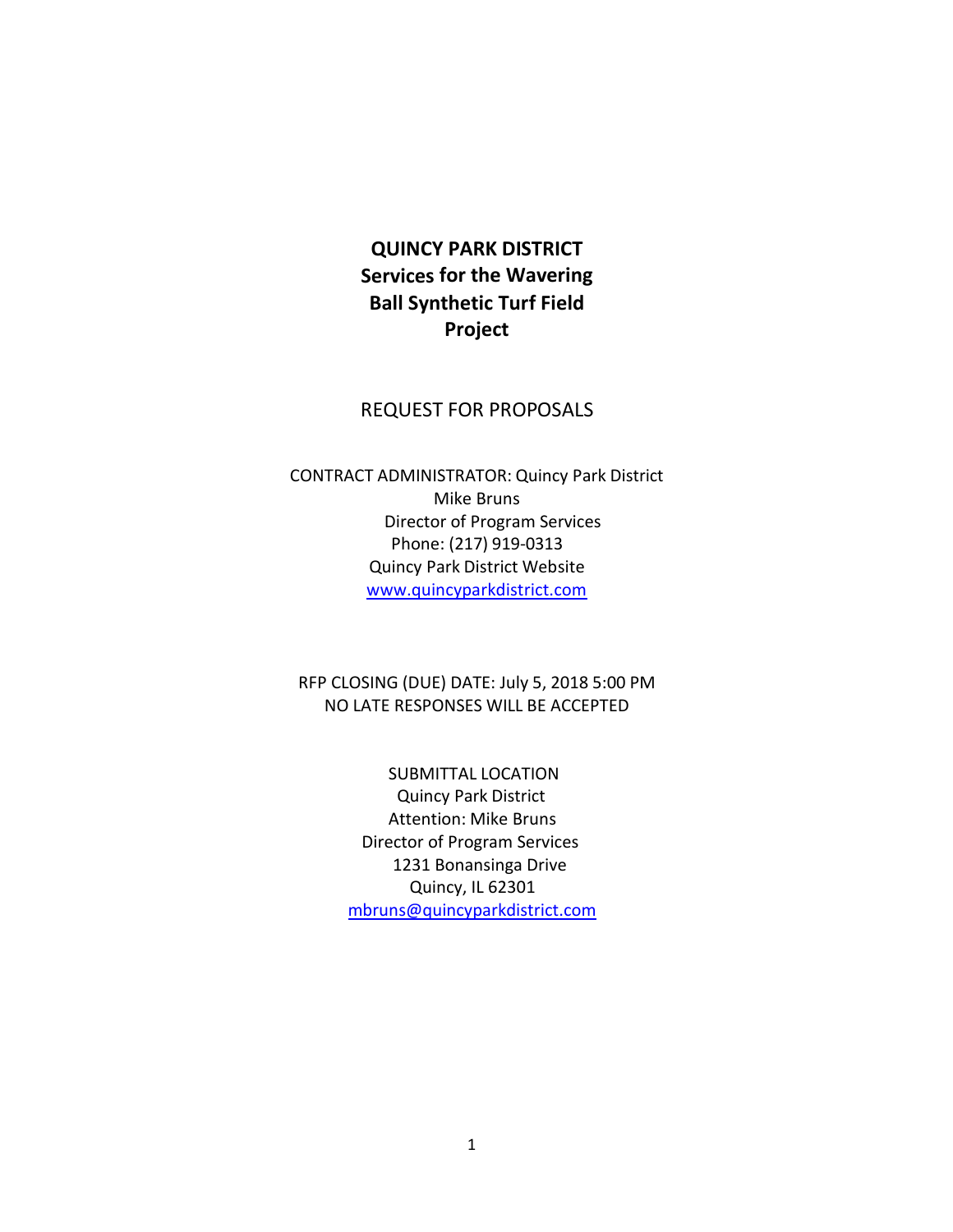| General Scope: | The Quincy Park District invites proposal submissions from qualified firms<br>interested in providing services for the design and development of a new<br>Wavering Ball Synthetic Turf Field. The successful firm will demonstrate<br>proven technical competence in order to produce detailed engineering<br>designs, construction drawings and specifications, obtain necessary permit |
|----------------|------------------------------------------------------------------------------------------------------------------------------------------------------------------------------------------------------------------------------------------------------------------------------------------------------------------------------------------------------------------------------------------|
|                | approvals for building and site engineering, and construction observation.                                                                                                                                                                                                                                                                                                               |
|                |                                                                                                                                                                                                                                                                                                                                                                                          |

Due Date: Thursday, July 5, 2018 5:00 PM Proposals must be received on or before the due date and time by mail, email or hand-delivered to 1231 Bonansinga Drive, Quincy, IL 62301.

For additional information regarding the Quincy Park District, please refer to the website: [www.quincyparkdistrict.com](http://www.quincyparkdistrict.com/)

# **1. Project Scope**

A consultant is being sought to perform multiple activities for the Quincy Park District to design and develop the Wavering Ball Synthetic Turf Field project. Consultants must be able to provide complete professional services including engineering, estimating and value engineering services for the project. The consultant will develop deliverables associated with the design development phase, permit process, prepare grading, landscaping, site utility, and other civil drawings, construction documents, and technical specifications.

# Scope of Work for Base Bid:

- All prime bidders must specialize in sports surfacing construction of synthetic turf fields
- The prime contractor must have completed ten (10) synthetic turf fields over the last five (5) years within 150 miles of Quincy, IL.
- It is the bidders' responsibility to visit the site prior to bidding. No additional costs will be paid to the successful bidder should they fail to include anything that maybe required for this to be a fully functional sports stadium.
- The project scope of work may or may not include all work necessary to complete project. It is each bidder's responsibility to review the entire set of specifications and visit the site to determine the scope of work. This is to be a turnkey project and all bidders should include all costs necessary to complete the project.
- Each contractor must supply the owner with a performance and payment bond prior to the start of construction.
- All bids must be prevailing wage using the most current wage order.
- It is the bidders' responsibility to perform FBI background checks on all personnel that visit the site.
- Provide County, DNR, City, State and any other permits required for construction.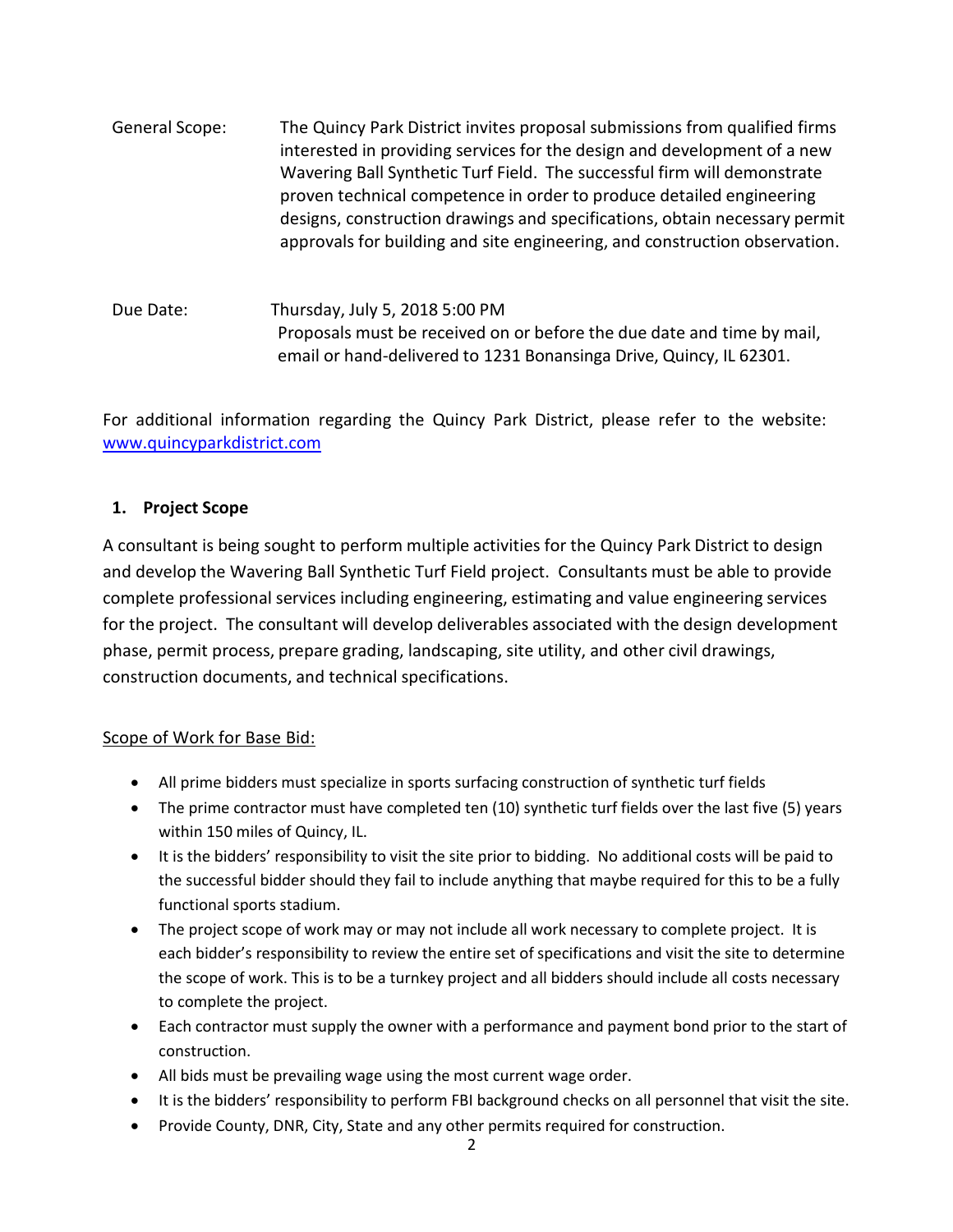- Provide engineered stamped construction drawings.
- Provide as-built drawings to the owner upon final completion.
- Supply all surveying, staking required for the project.
- Provide  $3^{rd}$  party permeability testing on each 500 tons of rock brought to the site.
- Conformance surveys will be required for sub-grade and finished rock grade by a certified  $3<sup>rd</sup>$  party testing company licensed in the state of Missouri/Illinois and approved by the park district.
- Contractor will be responsible for supplying a SWPPP plan prior to construction.
- Provide an experienced on-site project superintendent with a minimum of 10 stadium projects within 150 miles of Quincy, IL completed under employment of bidder. A \$500.00 per day will be charged for any day superintendent is not on site.
- Conduct pre-construction meeting.
- Provide dumpsters, porto restrooms and construction fencing as needed.
- Provide proper active park, secure and safe site action plan
- Provide on-site supervision of all staging area, materials, and equipment.
- $\bullet$  Inspect quality of work.
- Conduct final walk thru with owner.
- Voluntary alternates will not be accepted. Any volunteer alternate bid submitted may lead to immediate disqualification of the bidder.
- Demo any item necessary to provide a regulation synthetic turf baseball field. All improvements will meet Little League requirements in order to host sanctioned events.
- Excavate site as required to provide a synthetic turf field.
- Install 6"X12" concrete curbing with 2 pieces of #4 or equivalent.
- Attach treated 2" X 4" nailer board or equal around to concrete curbing.
- Excavate for perimeter ditch.
- Install perforated perimeter drain around entire outside edge of field. Connect perimeter drain to existing ditch. Grade and reshape existing ditch leading to existing culverts.
- Cover entire field with Marifi fabric 140N or equal with 12" overlaps or equivalent.
- Install 12 inch Hydroway flat drain.
- Install 1 inch clean drainable base.
- Install 3/8 inch clean drainable base.
- Install approximately 17,000 SF of synthetic turf that meets or exceeds the following:
	- 1. Product Type: Single end per needle of 8,000 denier polyethylene fibrillated fiber
	- 2. Pile Height: 2 1/4" to 2 1/2"
	- 3. Face Weight: 55 oz.
	- 4. Total Weight: 83 oz.
	- 5. Primary Backing Weight: 8 oz.
	- 6. Secondary Coating Weight: 20 oz.
	- 7. Tuft Bind: >10 lbs.
	- 8. Grab Tear Strength Average: >200 lbs.
	- 9. Lead Content: <50 ppm
	- 10. Total Yarn Linear Density (Yarn 1): 8,000 denier polyethylene fibrillated fiber
	- 11. Tensile Strength: 16 lbs.
	- 12. Stitch Rate: as needed
	- 13. Stitch Gauge: 3/8" to 1/2"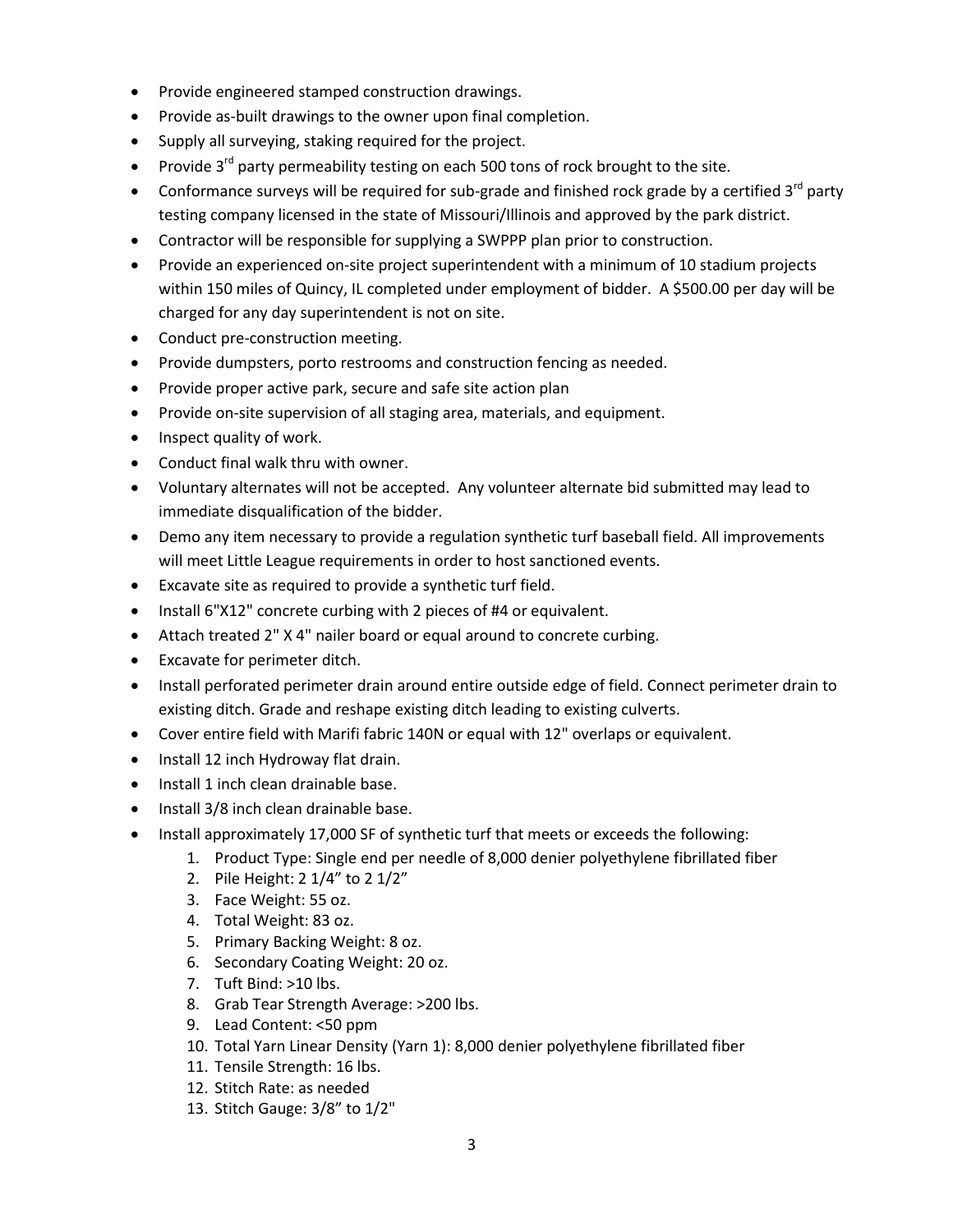- 14. Flammability: PASSED
- 15. Water Permeability with Infill: >40" per hour
- 16. Fiber Thickness: 110 microns
- 17. Fabric Width: 15 ft.
- 18. Infill Type: Infill Type: Manufacturer's standard infill for product specified
	- a. Rubber shall be recycled, non-compacting, 100% SBR rubber granules size 10-20 mesh, ambient or cryogenically ground, clean of dust or foreign materials
	- b. Sand shall be siliceous (95%) washed and dried, round grain and uniform in shape, size 0.5-1.8mm
- 19. Seaming Method: Sewn Seams
	- a. Line markings for both football and soccer to be tufted to the greatest extent possible.
	- b. Secondary line markings, numbers and logos to be tufted, inlaid, or cut in as standard with manufacturer
- Provide one (1) 8' diameter logo with 1-4 colors; logo to be provided by Quincy Park District.
- Install all baseball markings per Little League rule.
- 2 sets of base sleeves in concrete (60' & 70').
- Regrade and sod transition between synthetic turf and outfield grass
- Provide and install The Perfect Mound 10' Youth Mound with synthetic turf system installed
- Provide 8-year standard warranty for synthetic turf system
- Provide 8-year  $3^{rd}$  party insured warranty for synthetic turf system

#### **4. Due Date**

Proposals must be submitted by Thursday, July 5, 2018 by 5:00 PM. They should be sent or delivered to:

Mike Bruns, Director of Program Services Quincy Park District 1231 Bonansinga Drive Quincy, IL 62301 217-919-0313 [mbruns@quincyparkdistrict.com](mailto:mbruns@quincyparkdistrict.com)

**All responses must be received no later than 5:00 PM (CST), on Thursday, July 5, 2018. Responses received later than the given date and time above will be rejected and returned unopened.**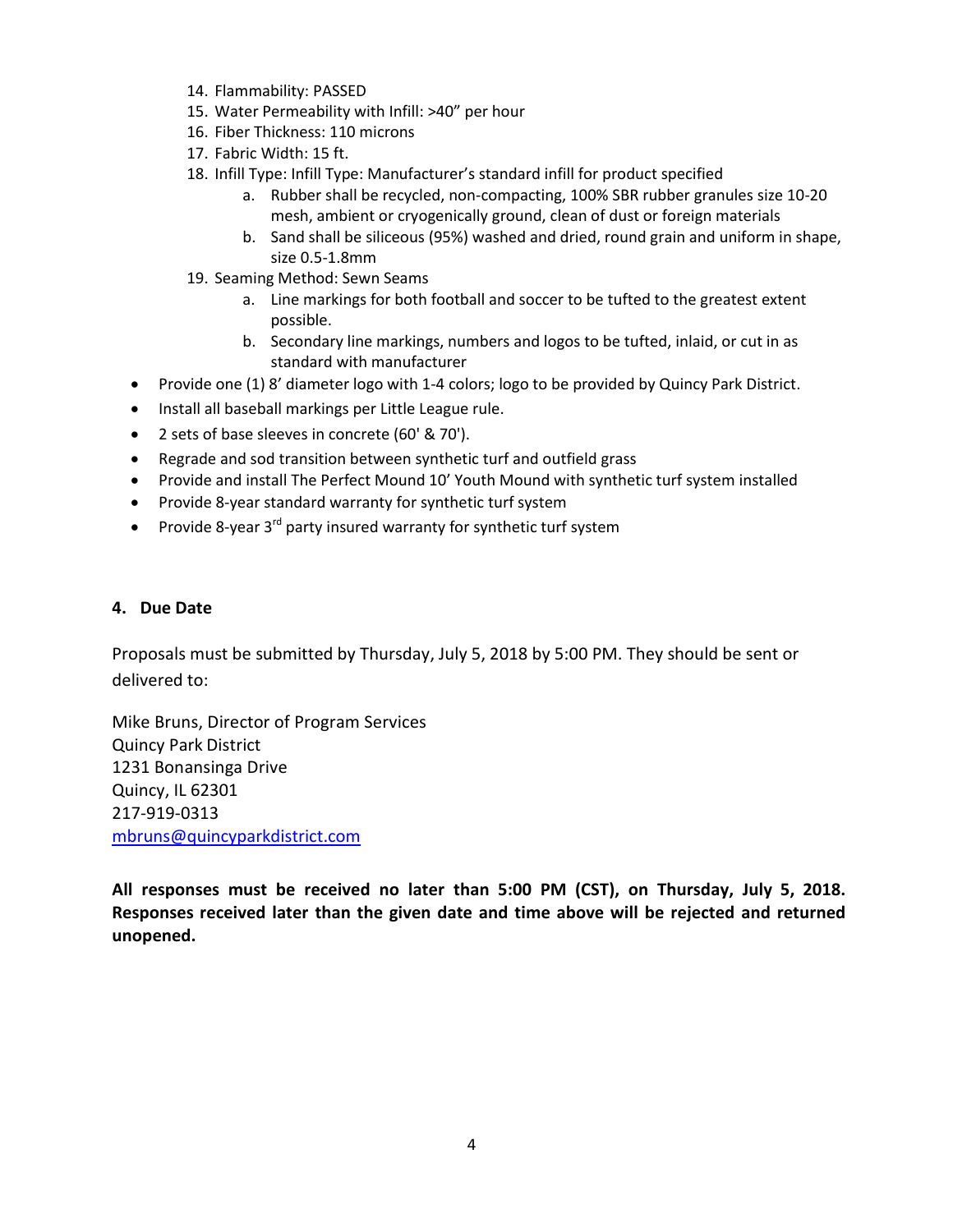#### **5. Schedule of Selection Process**

The following is the proposed schedule:

- Responses are due no later than 5:00 PM (CST), on Thursday, July 5, 2018
- Tentative recommendation to Park Board at the Wednesday, July 11, 2018 meeting
- Notice to award Thursday, July 12, 2018
- Construction Start Monday, September 3, 2018
- Substantial Completion Friday, November 2, 2018
- Final Completion Friday, November 9, 2018
- Liquidated damages will be assessed at the rate of \$500.00 per day for each calendar day beyond final completion date.

# **6. Contract: Insurance Requirements & Quality Assurance**

The Quincy Park District requires evidence of insurance coverage: General Liability, Errors and Omissions, Automobile Liability, and Worker's Compensation for the general acceptable limits of the Park District. In addition, outline your firm's approach to protect the owner based on your proposed quality assurance standards.

# **7. Request Additional Information**

The Park District reserves the right to request any further additional documentation that it deems necessary for the review and award process.